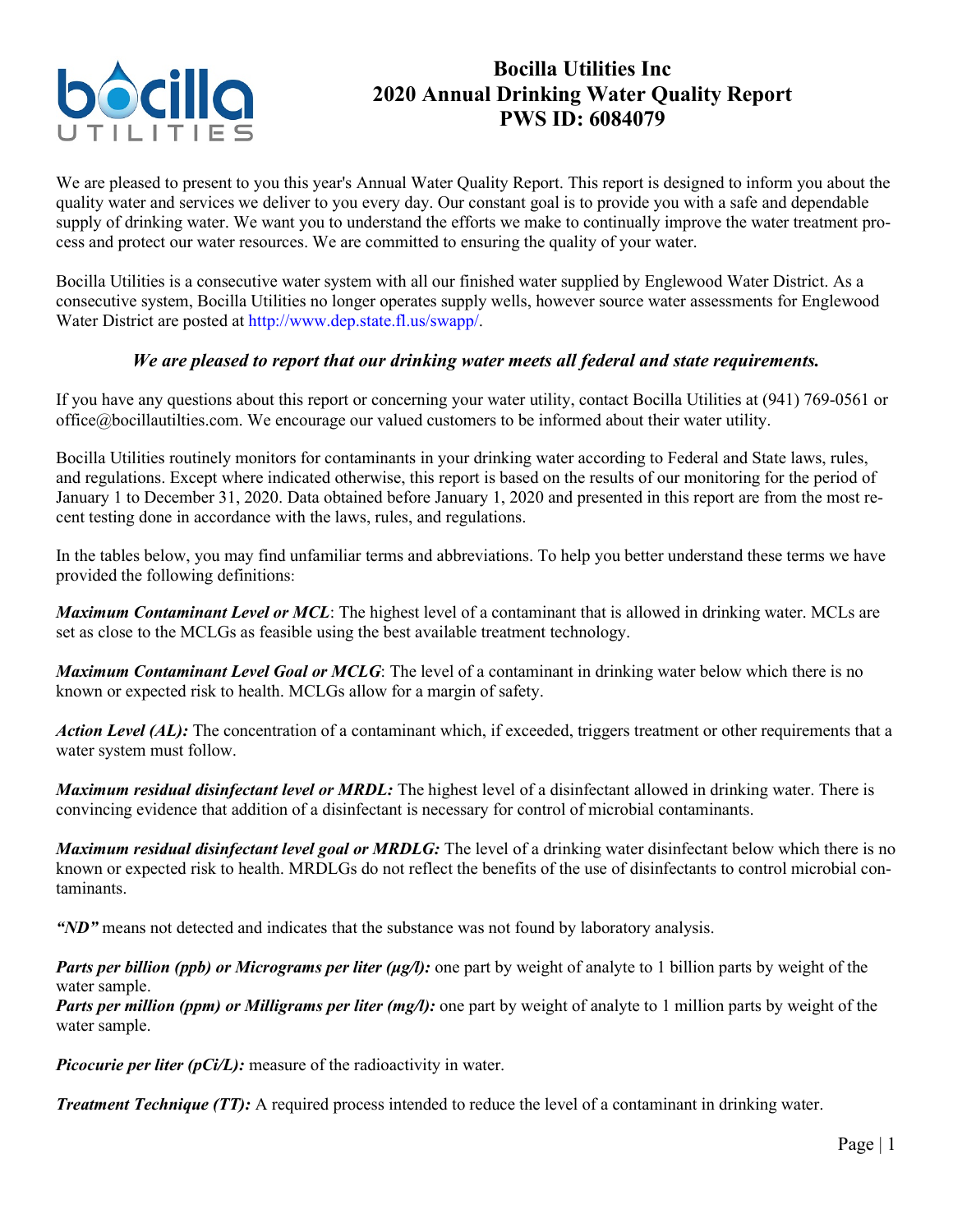| <b>Radioactive Contaminants- Englewood Water District</b> |                                   |                             |                       |                            |              |     |                                          |  |  |
|-----------------------------------------------------------|-----------------------------------|-----------------------------|-----------------------|----------------------------|--------------|-----|------------------------------------------|--|--|
| Contaminant and Unit of<br><b>Measurement</b>             | Dates of<br>sampling<br>(mo./yr.) | <b>MCL Violation</b><br>Y/N | <b>Level Detected</b> | Range of<br><b>Results</b> | <b>MCLG</b>  | MCL | <b>Likely Source of</b><br>Contamination |  |  |
| 228 $(pCi/L)$                                             | 04/20                             | N                           | 0.752                 | N/A                        | $\mathbf{0}$ | 5   | Erosion of natural<br>deposits           |  |  |

| <b>Volatile Organic Contaminants-Englewood Water District</b> |                                 |                             |                       |                            |      |       |                                          |  |  |
|---------------------------------------------------------------|---------------------------------|-----------------------------|-----------------------|----------------------------|------|-------|------------------------------------------|--|--|
| <b>Contaminant and Unit of</b><br><b>Measurement</b>          | Dates of<br>sampling<br>(mo/yr) | <b>MCL</b> Violation<br>Y/N | <b>Level Detected</b> | Range of<br><b>Results</b> | MCLG | MCL   | <b>Likely Source of</b><br>Contamination |  |  |
| Toluene (ppm)                                                 | 04/20                           | N                           | 0.00099               | N/A                        |      | 1.000 | Discharge from petro-<br>leum factories  |  |  |

| <b>Disinfectants and Disinfection By-Products - Bocilla Utilities</b> |                                     |                                            |                       |                            |                         |                        |                                              |  |  |
|-----------------------------------------------------------------------|-------------------------------------|--------------------------------------------|-----------------------|----------------------------|-------------------------|------------------------|----------------------------------------------|--|--|
| <b>Stage 1 Disinfectants and Disinfection By-Products</b>             |                                     |                                            |                       |                            |                         |                        |                                              |  |  |
| Disinfectant or Contaminant and Unit of<br><b>Measurement</b>         | Dates of sampling<br>(mo./yr.)      | <b>MCL or MRDL</b><br><b>Violation Y/N</b> | <b>Level Detected</b> | Range of<br><b>Results</b> | MCLG or<br><b>MRDLG</b> | MCL or<br><b>MRDL</b>  | <b>Likely Source of Contamination</b>        |  |  |
| Chlorine (ppm)                                                        | Monthly<br>2020                     | N                                          | 2.2                   | $.6 - 3.8$                 | <b>MRDLG</b><br>$=4$    | <b>MRDL</b><br>$= 4.0$ | Water additive used to control<br>microbes   |  |  |
| <b>Stage 2 Disinfectants and Disinfection By-Products</b>             |                                     |                                            |                       |                            |                         |                        |                                              |  |  |
| <b>Contaminant and Unit of Measurement</b>                            | <b>Dates of sampling</b><br>(mo/yr) | <b>MCL Violation</b><br>(Y/N)              | <b>Level Detected</b> | Range of<br><b>Results</b> | <b>MCLG</b>             | <b>MCL</b>             | <b>Likely Source of Contamination</b>        |  |  |
| Total Trihalomethanes (TTHM)<br>(ppb)                                 | 08/27/20                            | N                                          | 10                    | $9.6 - 10$                 | N/A                     | 80                     | By-product of drinking water<br>disinfection |  |  |
| Haloacetic Acids (HAA5) (ppb)                                         | 08/27/20                            | N                                          | 19                    | <b>NA</b>                  | N/A                     | 60                     | By-product of drinking water<br>disinfection |  |  |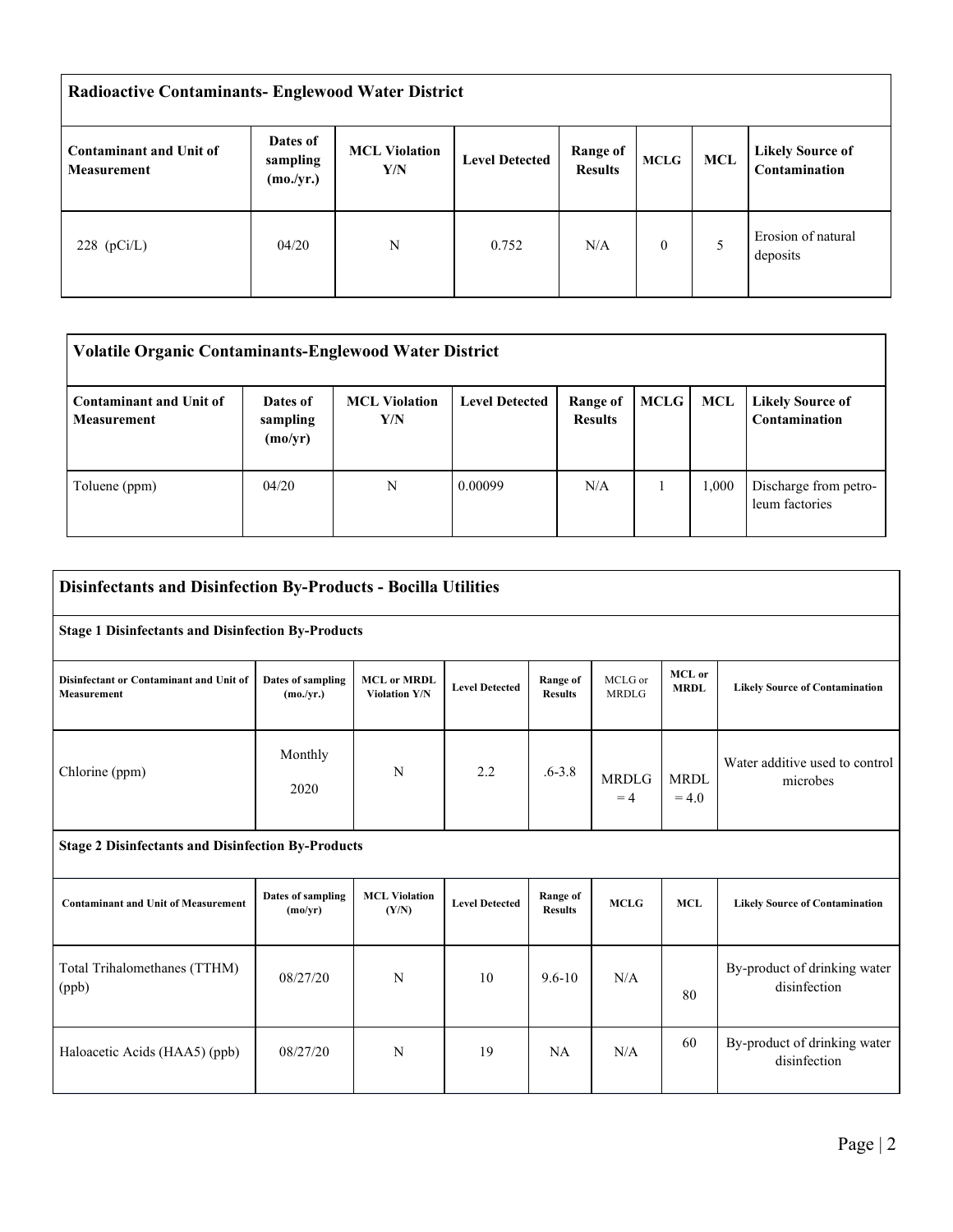| <b>Inorganic Contaminants - Englewood Water District</b> |                                 |                             |                       |                                   |              |            |                                                                                                                                                                              |  |  |
|----------------------------------------------------------|---------------------------------|-----------------------------|-----------------------|-----------------------------------|--------------|------------|------------------------------------------------------------------------------------------------------------------------------------------------------------------------------|--|--|
| Contaminant and<br><b>Unit of Measurement</b>            | Dates of<br>sampling<br>(mo/yr) | <b>MCL Violation</b><br>Y/N | <b>Level Detected</b> | <b>Range of</b><br><b>Results</b> | <b>MCLG</b>  | <b>MCL</b> | <b>Likely Source of Contamination</b>                                                                                                                                        |  |  |
| Arsenic (ppb)                                            | 06/17                           | N                           | 0.61                  | N/A                               | $\theta$     | 5          | Erosion of Natural deposits; runoff<br>from glass and electronics production<br>wastes                                                                                       |  |  |
| Fluoride (ppm)                                           | 06/17                           | N                           | 0.086                 | N/A                               | 4            | 4.0        | Erosion of natural deposits; discharge<br>from fertilizer and aluminum facto-<br>ries. Water additive which promotes<br>strong teeth when at the optimum<br>level of 0.7 ppm |  |  |
| Nitrate (as Nitrogen)<br>(ppm)                           | 4/20                            | N                           | .035                  | N/A                               | 10           | 10         | Runoff from fertilizer use; leaching<br>from septic tanks, sewage; erosion of<br>natural deposits                                                                            |  |  |
| Nitrite (as Nitrogen)<br>(ppm)                           | 4/20                            | N                           | 0.034                 | N/A                               | $\mathbf{1}$ | 1          | Runoff from fertilizer use; leaching<br>from septic tanks, sewage; erosion of<br>natural deposits                                                                            |  |  |
| Sodium (ppm)                                             | 06/17                           | N                           | 54.8                  | N/A                               | N/A          | 160        | Salt water intrusion, leaching from<br>soil                                                                                                                                  |  |  |

| Lead and Copper (Tap Water) – Bocilla Utilities      |                                   |                             |                                         |                                                      |              |                      |                                                                                                              |  |  |  |
|------------------------------------------------------|-----------------------------------|-----------------------------|-----------------------------------------|------------------------------------------------------|--------------|----------------------|--------------------------------------------------------------------------------------------------------------|--|--|--|
| <b>Contaminant and</b><br><b>Unit of Measurement</b> | Dates of<br>sampling<br>(mo./yr.) | <b>AL Exceeded</b><br>(Y/N) | <b>90th Percentile</b><br><b>Result</b> | No. of<br>sampling<br>sites ex-<br>ceeding<br>the AL | <b>MCLG</b>  | AL (Action<br>Level) | <b>Likely Source of Contamination</b>                                                                        |  |  |  |
| Copper (tap water)<br>(ppm)                          | 06/18                             | N                           | 0.028                                   | N/A                                                  | 1.3          | 1.3                  | Corrosion of household plumbing<br>systems; erosion of natural deposits;<br>leaching from wood preservatives |  |  |  |
| Lead (tap water) (ppb)                               | 06/18                             | N                           | 1.0                                     | N/A                                                  | $\mathbf{0}$ | 15                   | Corrosion of household plumbing<br>systems; erosion of natural deposits                                      |  |  |  |